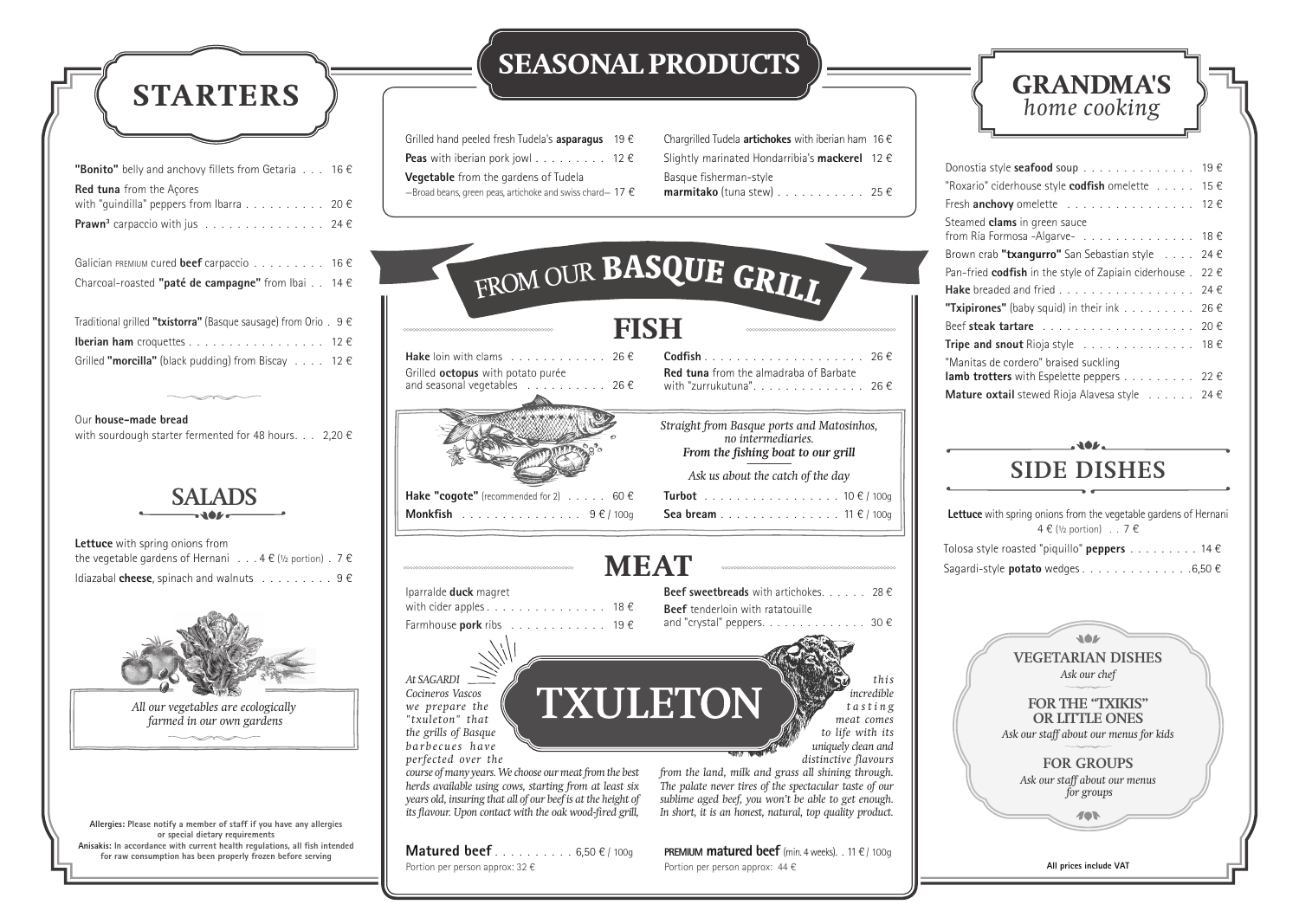

#### **astigarraga menu**

*"Basque cider-house cuisine: cod, cheese and walnuts, the best char grilled meat...all served family-style to share. Pure tradition!"*

> Traditional pan-fried **"txistorra"** (Basque sausage) from Orio

 **——**

 $\infty$ 

"Roxario" ciderhouse style **salt cod** omelette

Pan-fried **codfish** in the style of Zapiain cider house

**"Txuleton vaca"** matured beef (approx 450 g per person)

 $\infty$ 

Selection of artisan Basque **cheeses**

*Our house-made bread with sourdough starter fermented for 48 hours*